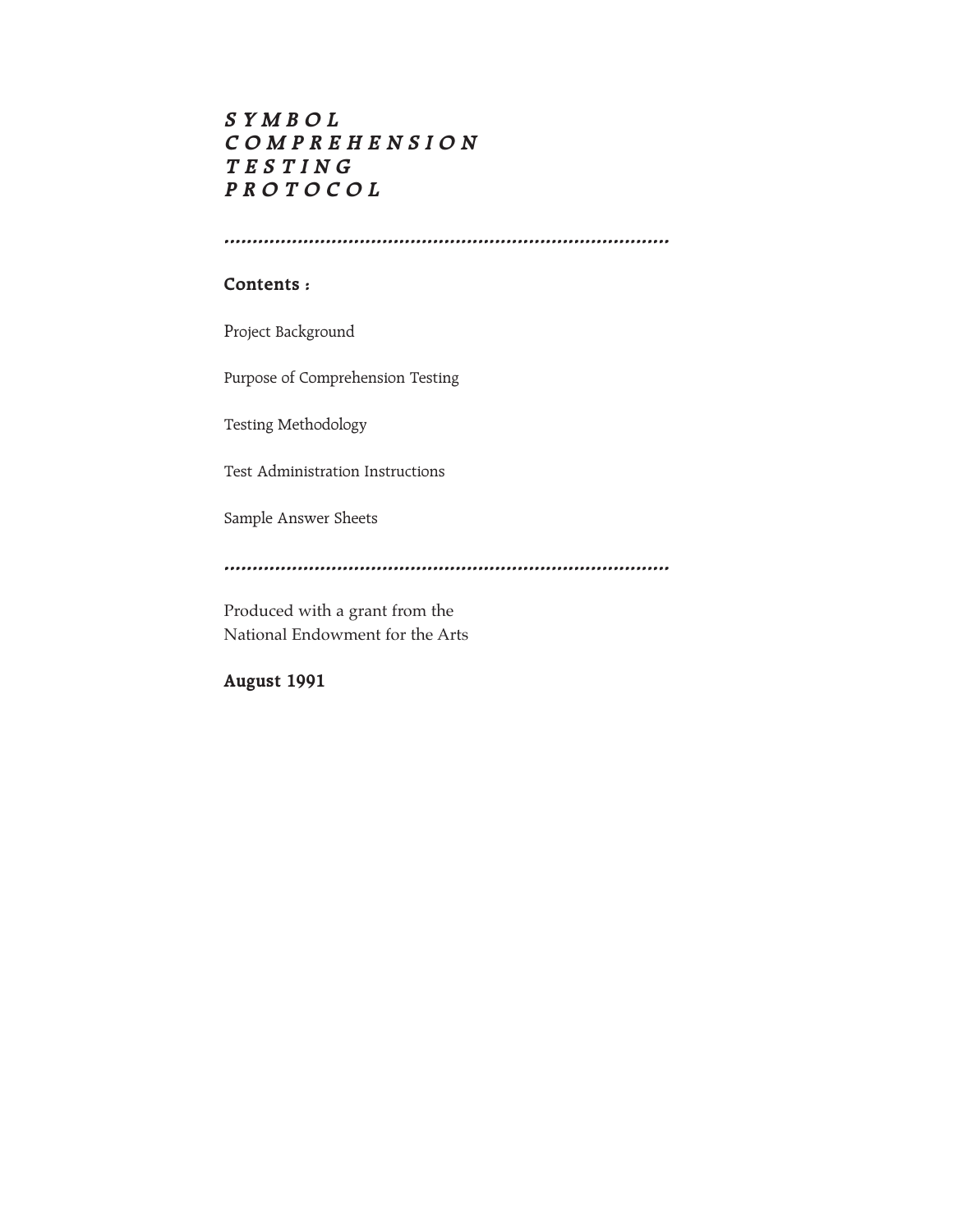## **P R O J E C T B A C K G R O U N D**

**...............................................................................** The ANSI Z535.3, "Criteria for Safety Symbols", provides

general criteria for the design, evaluation and use of safety symbols on safety signs and labels. Z535.3 also clearly identifies the image content for 40 messages. However, the art for the symbols vary greatly in graphic style because they are taken from a variety of sources. They do not form a visually consistent and coherent set of symbols.

This project, funded in part by the NEA (National Endowment for the Arts), will refine the art for the symbols in Z535.3 in order to create a family of images. The symbols will conform to the style that has been established for U.S. transportation symbols and to the graphic symbol matrix established by the ISO (International Standards Organization).

To assure the adequacy of the re-designed symbols, it is necessary to subject them to formal testing. Two aspects of the refined symbols should be empirically tested: their comprehension and their legibility. ANSI Z535.3 provides some guidance on comprehension testing, but does not address legibility testing. Comprehension and legibility are not the only criteria upon which a set of symbols should be evaluated, however, they are the two factors for which it is important to obtain empirical information using the potential symbol-viewing audience.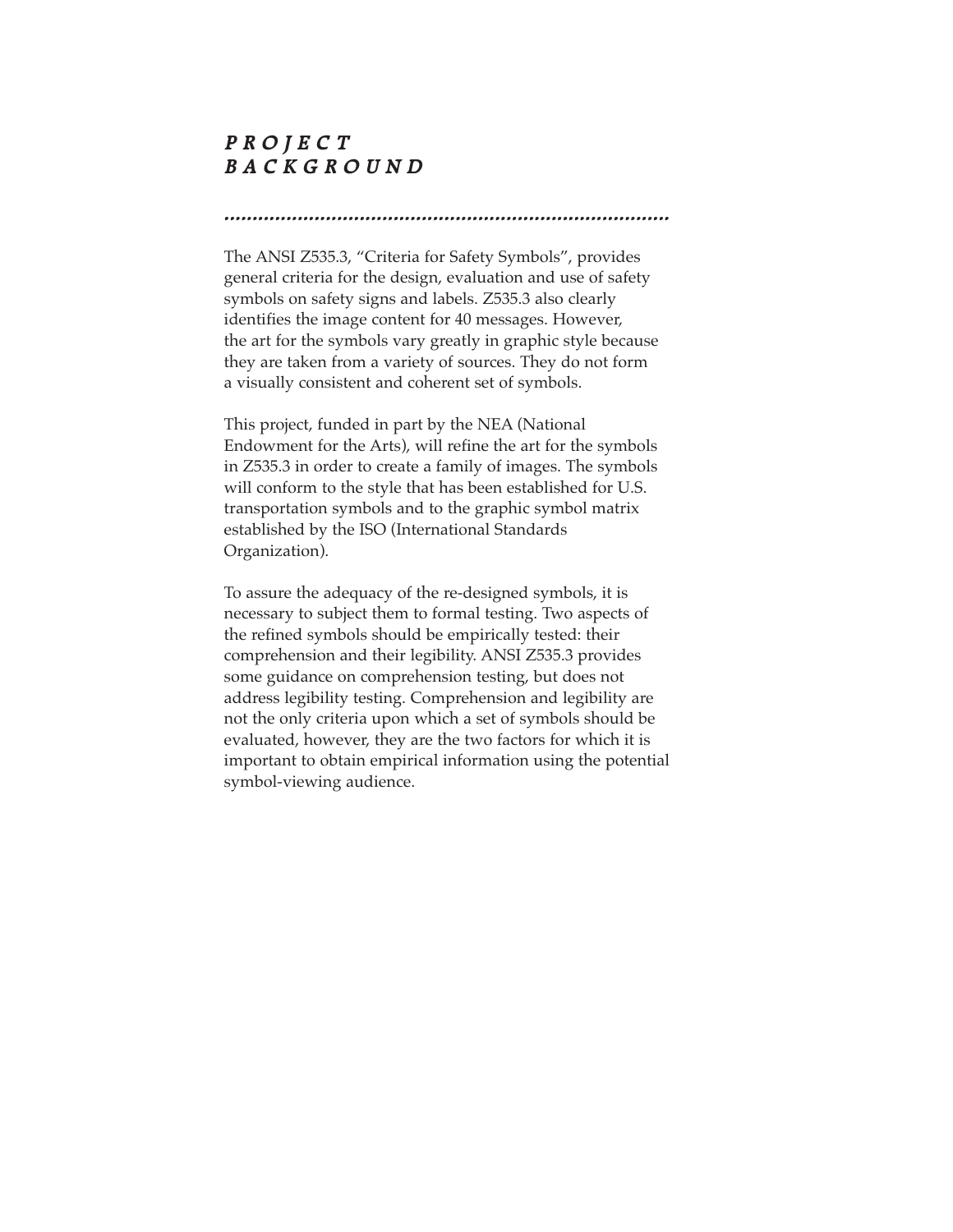## **P U R P O S E O F C O M P R E H E N S I O N T E S T I N G**

You will be testing the symbols for comprehension. This document provides the detailed testing protocol. The testing procedures were developed to provide a comprehensive test of the symbols, yet, to be simple and efficient. They do not require any extensive equipment. Procedures for administering the tests are plainly described. The test booklets are provided. The scoring of the responses and analysis of the data will be done by the author/designer.

**...............................................................................**

The primary purpose of the comprehension testing is to be sure that each symbol meets acceptance criteria. Comprehension rates (percent correct interpretations) must be determined for each symbol. The draft ANSI standard recommends the general acceptance criteria of 85% correct responses with a maximum of 5% critical confusions. While this is adequate as a guideline for most messages, it must be recognized that for some messages in the set, it is very unlikely that this level can be achieved, for the general population at least. In particular, "radiation", "biohazard", "radio frequency" and "laser" are unfamiliar hazards in many environments and may lack concrete pictorial counterparts.

In addition to the primary objective of determining comprehension rates, these are several additional objectives. They include the following :

1. Compare the "new" symbol designs with the "old" ANSI examples, to insure that there is no substantial reduction(and, hopefully, document an increase) in the comprehension rate.

2. Reveal the nature of any confusions about the meaning of a symbol, which may suggest graphic improvements.

3. Examine comprehension for sub-groups of particular interest. These include workers who may encounter safety signs in the workplace and older people, for whom a variety of research studies have found greater symbol comprehension problems.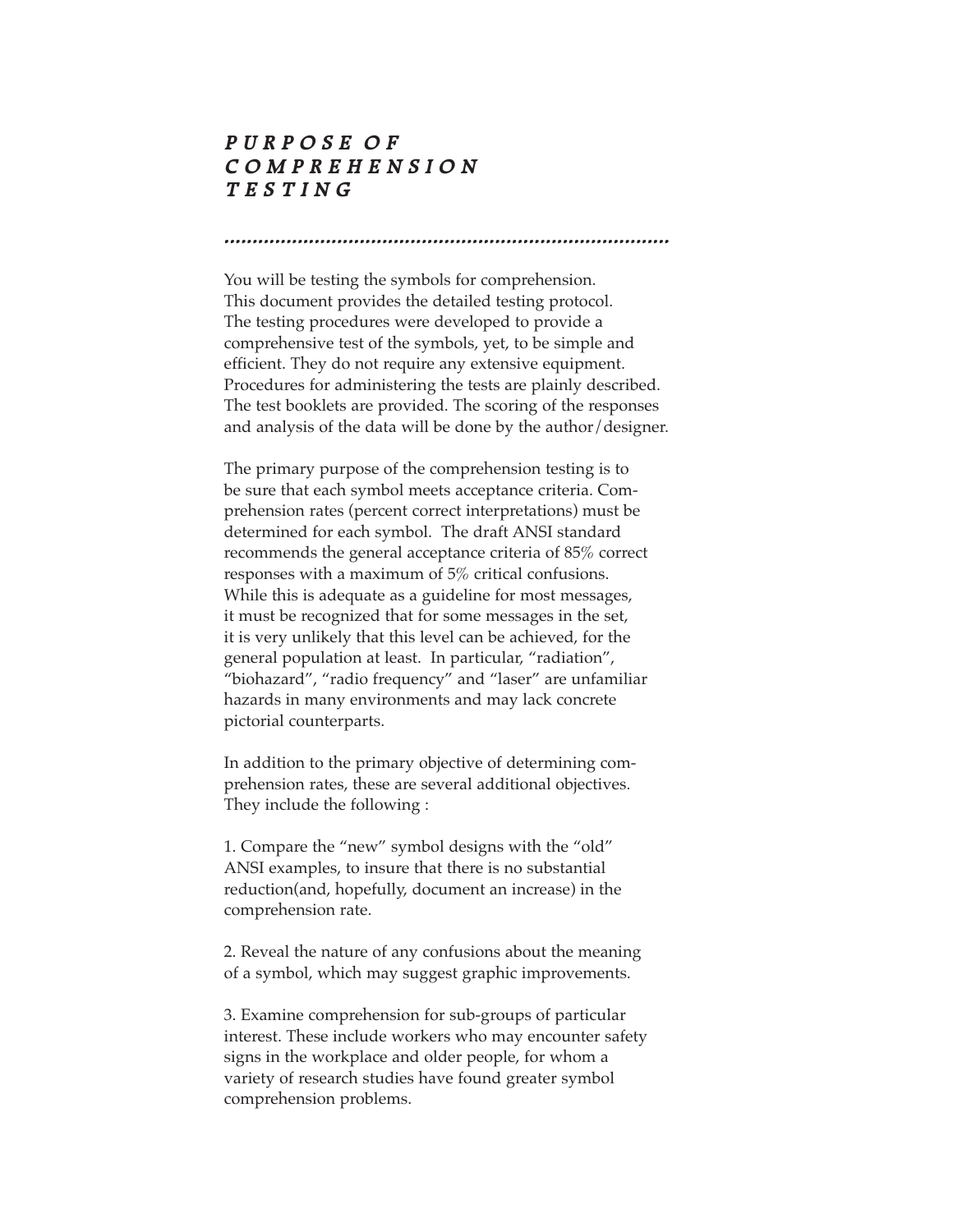#### **T E S T I N G M E T H O D O L O G Y**

The general method is outlined here and detailed in what follows. Comprehension will be measured by showing a test subject the symbol image and asking for a short definition (what it means and what one should do). Each subject will see symbols for the full set of messages, presented in booklet form. People will be tested in small groups with each person's booklet containing the symbols in a different sequence. This method is economical, provides for great flexibility in administration, accommodates any size group, is easily portable (there is no "equipment"), so that the tester can go where the subjects are and allows every person to work at his or her own pace. This last feature helps maintain interest and motivation. It overcomes individual differences that are particularly important when older persons are included in the sample.Also, legibility in the test situation is not a serious factor with booklets for nearly any setting or group size.

**...............................................................................**

Some subjects will see the "new" symbols and others will see the "old" symbols. Comparasions between the symbol sets will be made between groups of subjects. There are a total of 80 symbols to be evaluated; 40 "old " designs shown in the ANSI draft and 40 "{new" designs. We originally considered having each subject view all 80 designs. This is the most efficient method. However, this is a much larger set of symbols than is typically tested. For example, Lerner and Collins (1980) tested only 25 safety symbols in a similar methodology and the sessions took about an hour. With a booklet method, each person can move at his or her own pace, but some people take considerably longer than others. Given the desired composition of the subject sample, it would take too long to present each per-son with 80 symbols. This is particularly true since (a) asignificant number of older persons are to be included and they are known (as a group) to take longer to do this task; and (b) the sample should include industrial workers and the extended time may make it difficult to recruit these people. Further, we could expect some problems of boredom and inattention with so many test signs. Therefore, the general procedure will involve two groups of test subjects: one group will see the new symbols, the other will see the old symbols.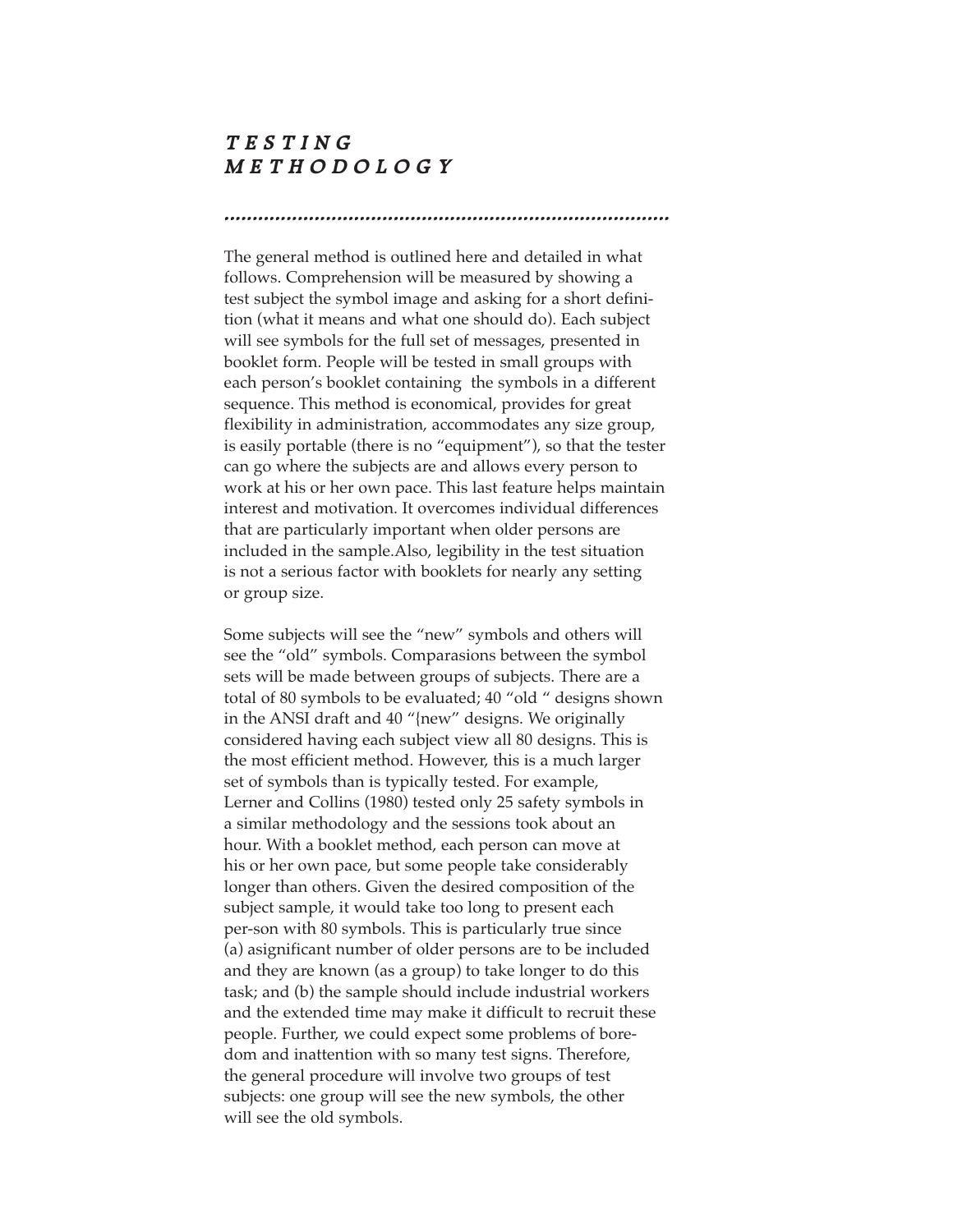## **T EST ADMINISTRATION INSTRUCTIONS**

All of the people to be tested should be assembled in a quiet area, with everyone present before the booklets are handed out. A "script"for the test administrator is presented below. The test administrator is very important in setting the tone of the session. He or she must be friendly, but must still convey that this is serious. Sometimes if the mood becomes too frivolous, it is difficult to keep people from talking, making remarks or giving joke answers. Therefore, the test administrator must set a professional tone.

**...............................................................................**

After distributing the booklet, the test administrator says:

**Each of you has a booklet that contains many examples of different symbol signs. These are symbols that you might encounter on product labels, on machines, in workplaces or in public areas. We want to see how well each of the symbols is understood. You will be helping us do this by writing down what you think each symbol means.**

**It is very important that you write down exactly what the message is. If your answer is too vague or general, we will not be able to determine whether the correct message is getting across.**

**Turn to the page one of the booklet. This is an example of what you will be seeing. Each page will have an illustration of a symbol that you might encounter on a sign or label. There is a blank for you to write down exactly what the symbol means and another blank for you to write down the action that should take in response to this symbol.**

**The next page shows you an example of a poor answer. The poor answer says only that the sign means "gears and hand" and the action to take is to "be careful". This is not specific enough.**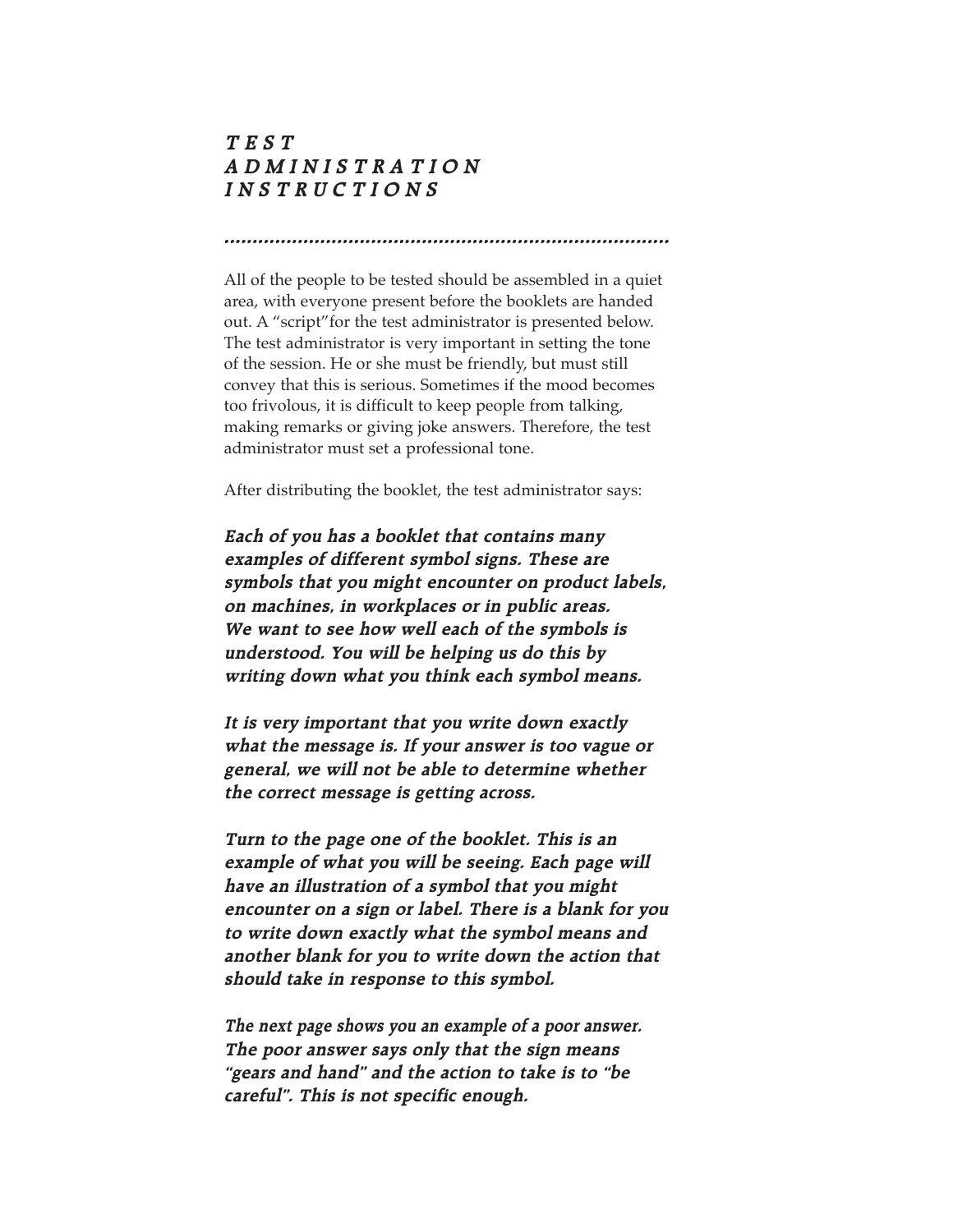**Don't just say what the image is, but what it means. This one means that there are moving gears which pose a risk to you. What you should do is to be aware of the danger and do not put your hand near the machine. You can see that the "poor" answer is vague and does not let us know if the full message is getting across to you.**

**The example on the page after the poor answer is a much better answer. It describes the exact meaning of the symbol and tells just what actions should be taken. Make sure that all your answers are clear and precise, like the good example.**

**There are many different kinds of symbols in your booklets. Some may be familiar to you and others you may have never seen before. Just do the best you can for each, and take an "educated guess" if you are not sure of the meaning. Remember, it is the symbols that are being tested not you. When you think about what the symbol might mean, remember that these are signs or labels that could be encountered on products, on machines, in workplaces or in public facilities.**

**It is important that you work alone. Do not talk to anyone or make comments out loud. Work through the booklet a page at a time. Once you finish a page, do not go back over it. There is no time limit, but there are a large number of symbols, so try not to spend too much time on each one. If you don't know the meaning, just make your best guess and go on. When you have completed the entire booklet, please bring it to me.**

**Are there any questions before we begin?**

**Now please turn the page and begin the symbol booklet. Remember to print your responses clearly.**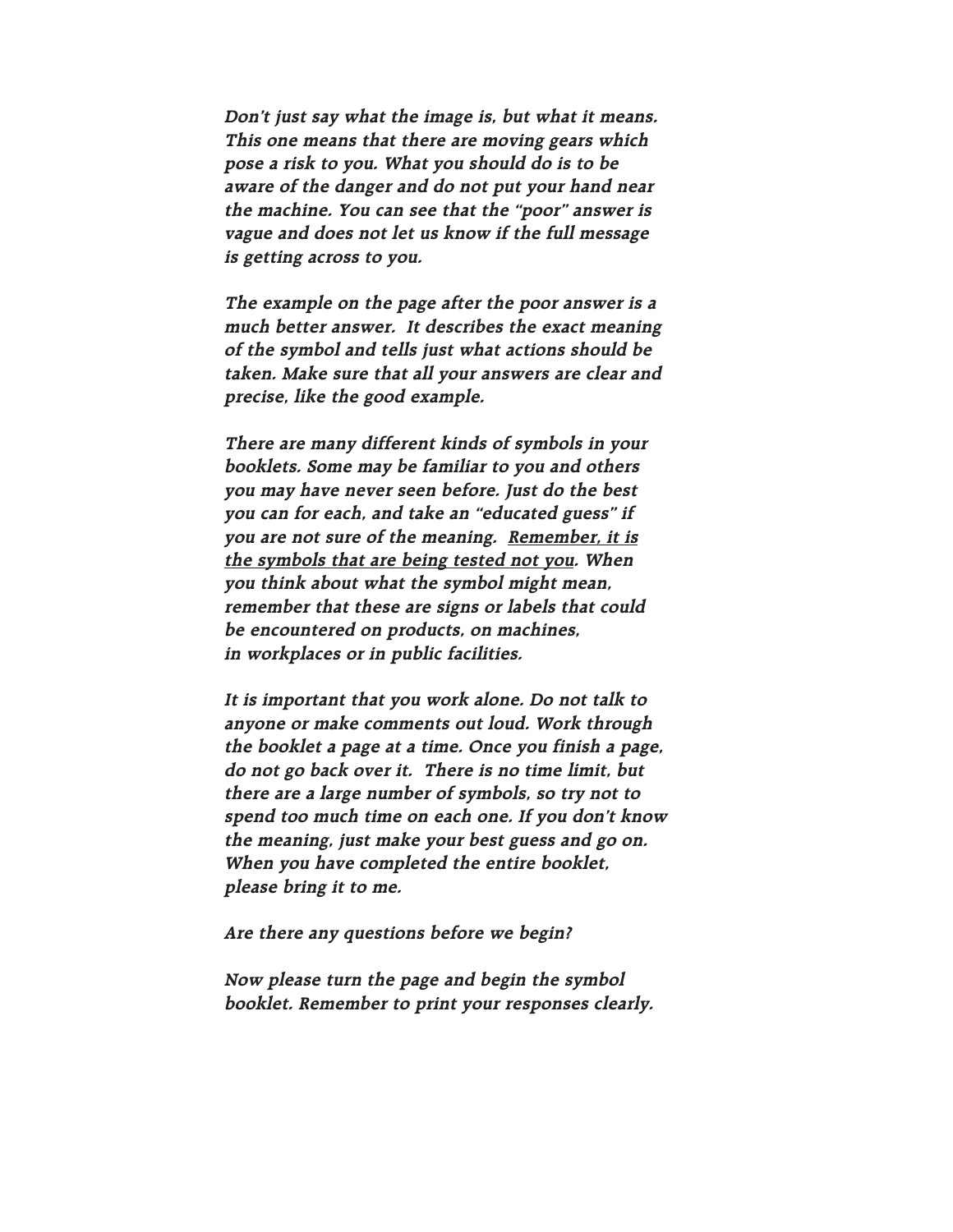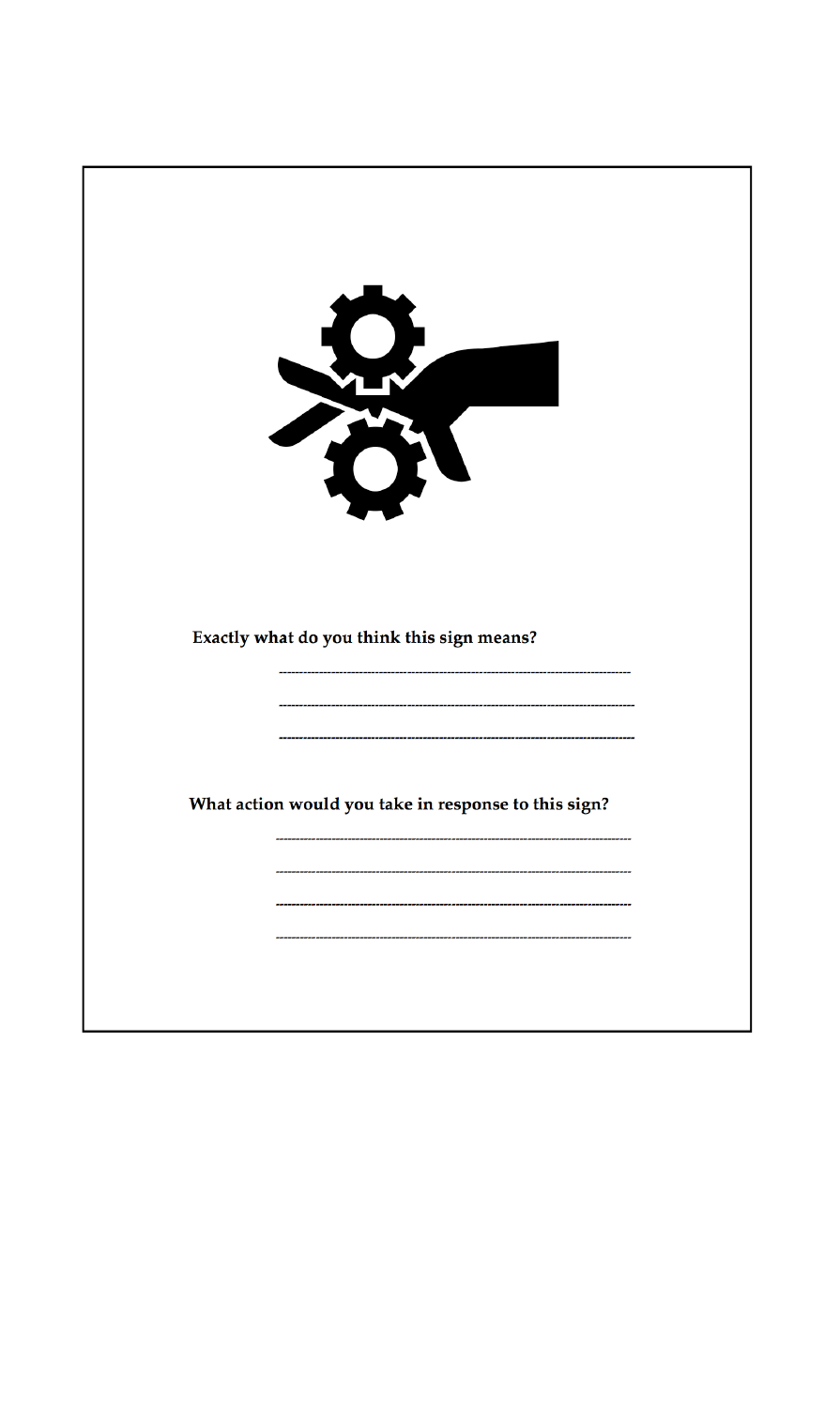| Page 1<br>(Example of a poor answer)                                      |  |
|---------------------------------------------------------------------------|--|
|                                                                           |  |
| SO                                                                        |  |
|                                                                           |  |
| O                                                                         |  |
|                                                                           |  |
|                                                                           |  |
|                                                                           |  |
| Exactly what do you think this sign means?<br><b>Gears and hand</b>       |  |
|                                                                           |  |
|                                                                           |  |
|                                                                           |  |
|                                                                           |  |
| What action would you take in response to this sign?<br><b>Be careful</b> |  |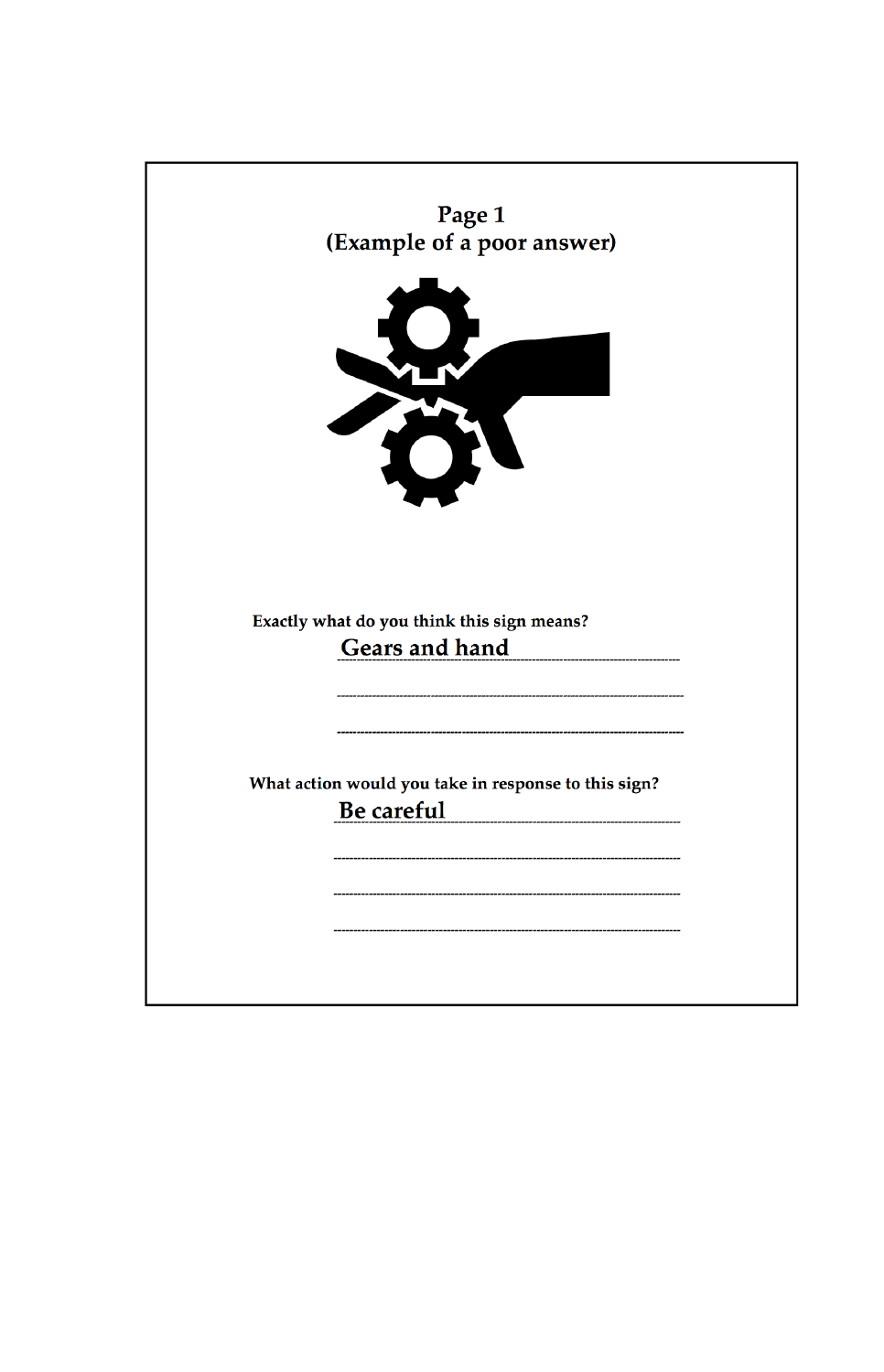